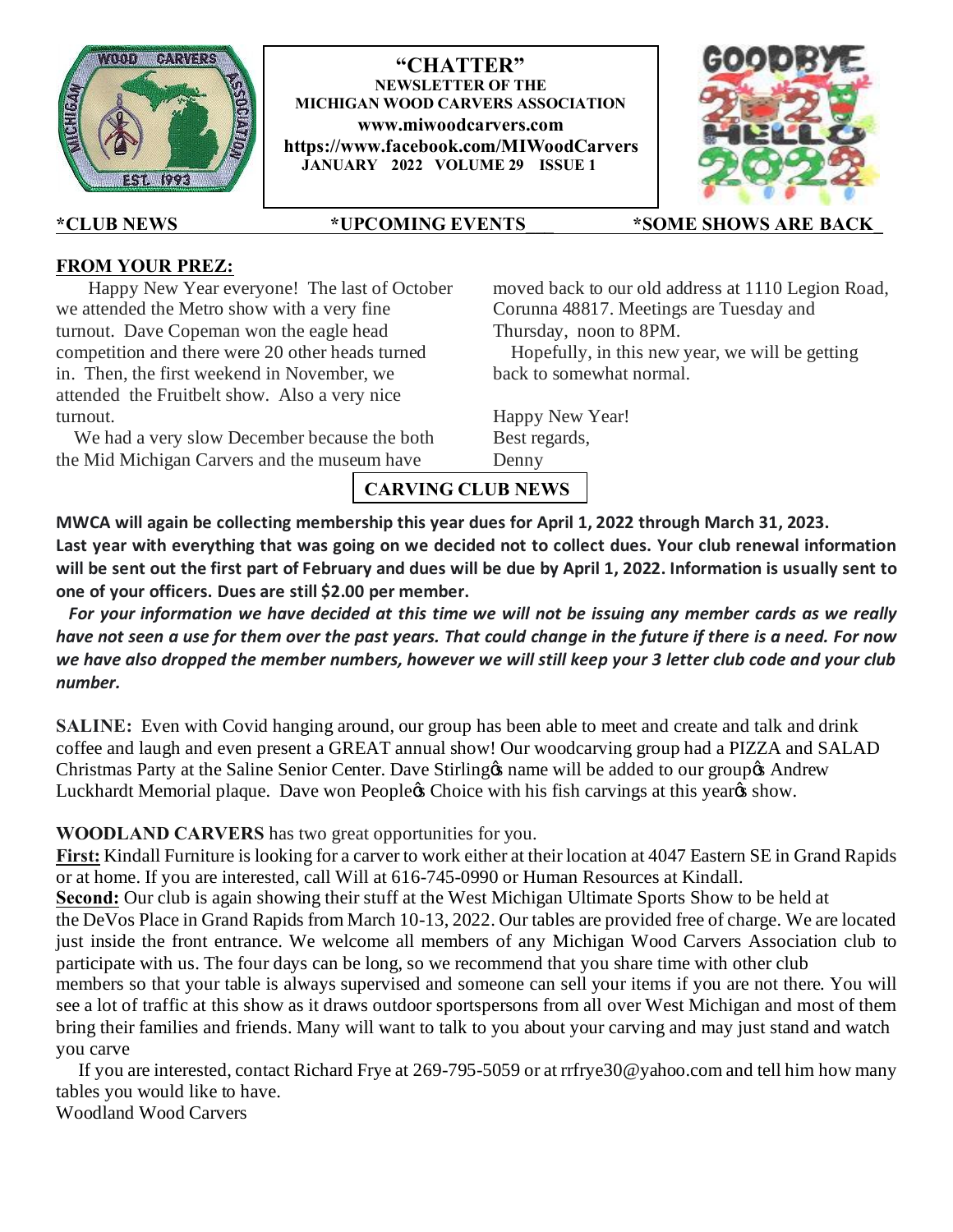**FRANKENMUTH CARVERS GUILD:** We have a bit of exciting news. The Guild is considering putting on a two day show in the Spring of 2022. We are changing venues and will not be limited by the Frankenmuth school activities. The possible weekends we are looking at are April 23 - 24 or April 30 May 1. More to follow later.

**FRUITBELT CARVERS:** November 6, 2021. We had another great show despite



the pandemic. Our first place winners were Tom Grile on left for best of Professional and Mark Acker on right for best of Intermediate. They both did wonderful carvings of ducks. Others were 3-8, Max Samuelson, Gary Gracey, Gordon Roberts, Gary Gracey, Brenda Plummer and Terry Gracey.



**TRI-CITY CARVERS:** We missed having our show this year but are tentatively planning for Saturday August  $27<sup>th</sup>$  in 2022. We will carve at the Antique Warehouse on January 29th and 30th. Carvings will be showcased through the month of January.

We have ordered a Bronze plaque in memory of Gerald Willis to be placed on the Carousel building at the childrengs zoo which will be publicly unveiled in April when the zoo opens for the season.



# **CHIPS & CHATTER**

**2022CALENDARS ARE HERE:** All the shows may not be listed but we did list any that we were sure of at the time of printing. I know I didnet have all club patches, but the ones I had were on the front cover. This year they are in color, the new printer surprised us by printing it all in color this year, however since they have always in B/W a couple of pages are still black and white because I didnet use a color picture. Contact Denny to order them **vetcane2@gmail.com or 989-277-5739**

**PLEASE NOTE IN CALENDAR: The Fruitbelt Carving Show** in November will be held at the Arthur E. Stears American Legion Post 223 in Constantine, MI, **NOT** the Cass County Fairgrounds, I am so sorry it was my mistake, please change it on your calendars.

## **WEEKLEY CARVING CLASSES BY ZOOM**:



Again, here continuing opportunity to improve your carving skills or learn something new. Website: www.masterenglish.biz/bountyofwood Jan 6-Mar10: A Blue Heron relief with Gerry Burchard. (There still may be time to sign up) Mar 24-Apr 14: Carve a caricature colt with Gerry Burchard and daughter



Michelle.

Check out the website above for more information or to sign up or call Gerry at 248-941-1843.

**CEDAR BIRD SHOPPE** - You can contact us by phone (989) 928-4242(cell), or E-mail, **cedarbirdshoppe@charter.net** . Customers are welcome to visit us when we are home, just let us know ahead and call for date and time. Face Masks may be required. We are shipping orders via Post Office, UPS or pickup.

*ALL CLUBS AGAIN: Please check your club information on the miwoodcarvers.com website. We want to make sure the information is correct so folks can contact you. To update info*  **Contact: justin.john.swanson@gmail.com or harry.mwca@gmail.com**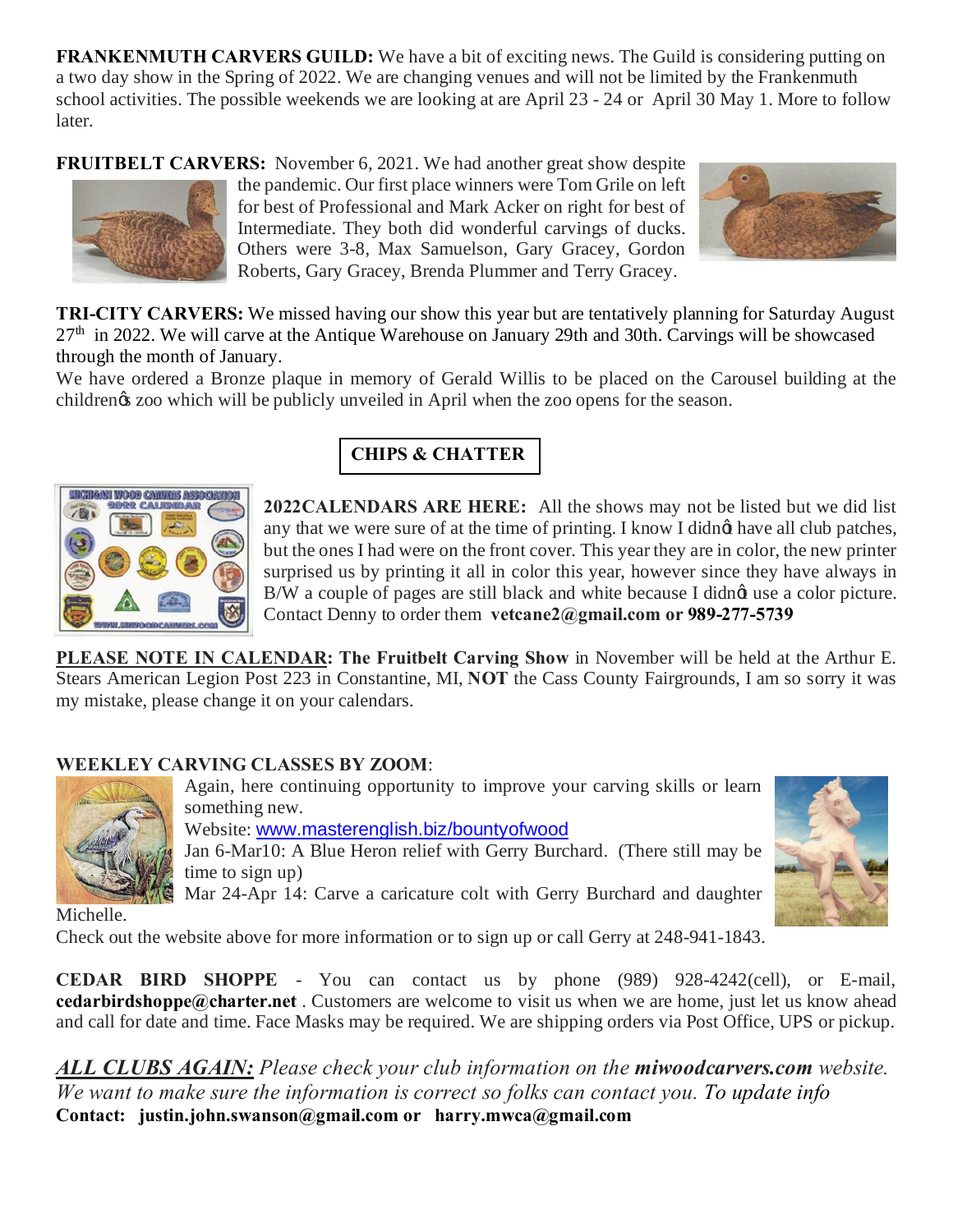### **FROM THE TRI CITY NEWSLETTER:**

How To Paint Woodcarvings: (from Chipping Away) Once your carving has been completed, make sure you preform a thorough cleanup. If the carving is dirty from handling it a good idea to wash it. Use tap water and spray on an all purpose cleaner (Simply Green is a good one.) Scrub it with a small nylon brush such as your spouse toothbrush. Rinse thoroughly and let dry. If the carving is really small you may want to consider screwing it to a  $\delta$  painting stick  $\delta$ . A painting stick is simply a dowel (1/2" or larger) with a screw mounted on its end with the point sticking up.

1. Apply a liberal coat of linseed oil and mineral spirits thinned to 50 / 50 or Lacquer Thinner and Lacquer. Wipe of the excess and then allow to dry overnight.

2. Paint with an acrylic wash. Some carvers use a window cleaner (like Windex) to thin the acrylic paint instead of tap water. Using the glass cleaner makes the paint flow evenly and doesngt raise the grain of the wood. By the way, this glass cleaner and water mixture is great for cleaning your paint brushes. Try using 1 part paint to 7 parts water/mixture first and add more paint if you find it too thin.

3.This paint wash should be thin enough to let any grain in the wood show through. Dongt be afraid to choose imagination in your choice of colors. Mixing your own colors is another choice. Read more below!

4. Let it sit and make sure the carving is thoroughly dry.

5. Boiled linseed oil makes a good sealer. Apply it with a brush and let it sit for 10 minutes then wipe it off with a paper towel.

**Basic tips on paint preparation.** To create a custom color shade, start by adding the light colors before adding in the dark ones. You will require less dark color in the painting process.

Mix colors on a paper plate so you dong have to clean up afterward. Use an eyedropper to make sure you dongt add too much water or thinner in the mix. To ascertain whether the paint has been thinned enough, paint it on a newspaper. If the print on the paper is visible the mixture is ready for application

 Make sure to score the wood lightly between colors to separate them. After your carving has dried, add a final coating of any sealer you like using the paint brush or spray. This will not only make your carving appear better but will also greatly increase the durability and lifespan of your work. Excerpts from WoodIsWood

**THE "CHATTER" NEWSLETTER GOES OUT BY E-MAIL ONLY** on or about the first of the months listed below. All news to be included needs to be to the editor, Sandy Holder by the 25th of the month prior to publication. E-Mail and phone listed below. You can always download or read a PDF on the MWCA website at **www.miwoodcarvers.com**

Please share this newsletter with the rest of your members who dong receive it by email and **FORWARD** THE NEWSLETTER BY EMAIL to your club members who have email. Thank you.

> CHATTER NEWSLETTER IS PUBLISHED ON OR AROUND THE FIRST OF JANUARY MARCH MAY JULY SEPTEMBER NOVEMBER

| 2022             | <b>EVENTS</b>                    | <b>LOCATION</b>                | <b>INFORMATION</b> |
|------------------|----------------------------------|--------------------------------|--------------------|
| $3/10-13$        | <b>Ultimate Sports Show</b>      | DeVos Place in downtown        | 269-795-5059       |
|                  | MWCA invited to participate      | <b>Grand Rapids</b>            |                    |
| <b>April TBD</b> | Frankenmuth Carving Show         | More info later+               |                    |
| $6/15-18$        | <b>Woodcarvers Roundup</b>       | Osceola Co. Fairgrounds, Evart | 734-649-3259       |
| $6/20 - 24$      | <b>Floydfest Carving Seminar</b> | Osceola Co. Fairgrounds, Evart | 734-649-3259       |

### **2022 MWCA COMING EVENTS**

*As we have seen before things can always change because of the pandemic.*